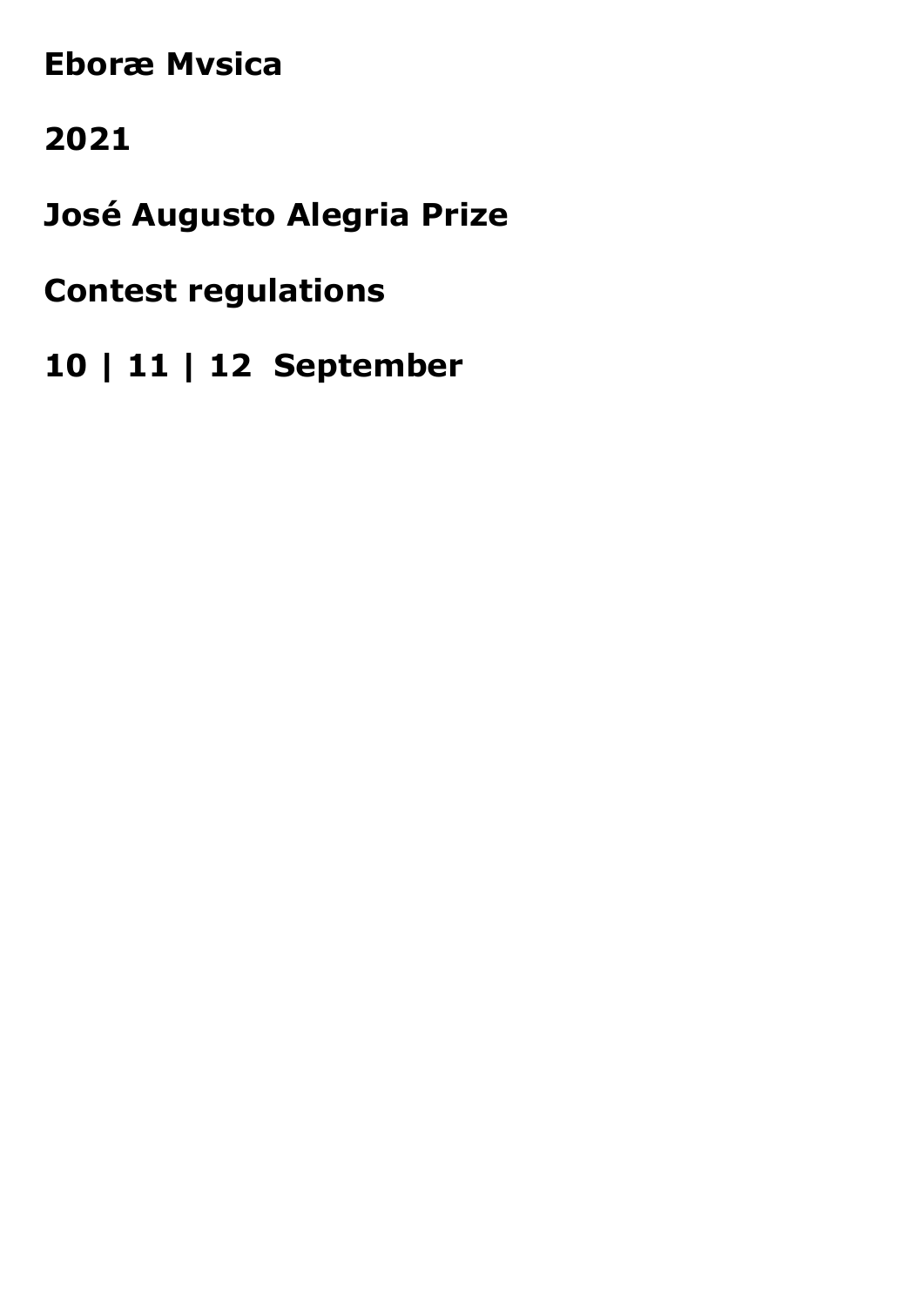# José Augusto Alegria Prize

# 6th Young Musicians' contest - 2021

In 2021, Évora Music Association, "Eboræ Mvsica", celebrates its 34th anniversary, and the 23rd annual international meeting entitled "Évora Cathedral School of Music" will be held in October. The 6th "José Augusto Alegria Contest" for young musicians from Portugal and abroad will also be held this year. Its guiding light and patron is Canon José Augusto Alegria, who bequeathed to us an important range of works based on the study and research of various aspects of the "Évora Cathedral School of Music", mainly, from the 16th and 17th centuries.

The contest includes different musical categories, in 2021 **Song and Piano.**

The objectives of the contest include:

- fostering the study of music and encouraging excellence of performance;
- developing musical taste;
- promoting the exchange of learning;
- paying tribute to the patron of the contest, Canon José Augusto Alegria, and making his name known.

### **REGULATIONS**

## **1 – Rules of entry:**

#### **SONG**

• 1 – Music students and young professional musicians beginning their careers, who are at least 18 years and not over 32 years of age on 1st August 2021, may take part in the contest.

#### **PIANO**

• 1 – Music students and young professional musicians beginning their careers, who are:

Level 1 – aged 15 years or less on 1st August 2021;

Level 2 – aged 18 years or less on 1st August 2021;

Level 3 – aged 25 years or less on 1st August 2021;

# **2 – Competition:**

#### **a) Song**

1st stage – First round

The names of first round qualifiers will be announced at the end of the first round.

2nd stage – Semi-final

Six entrants will quality for the final round. The names of qualifiers will be announced at the end of the semi-finals.

3rd stage - Final

#### **REPERTOIRE:**

Pieces may not be repeated at different stages of the contest.

#### **First round**:

- − one lied or mélodie;
- − one opera aria from the 18th or 19th century.

#### **Semi-final:**

- − one erudite song in Portuguese by a Portuguese composer;
- − one piece, freely chosen;
- − one opera aria or oratorio (or cantata or motet), freely chosen.
- *Pieces should be presented in at least two different languages and may be presented in any order.*

#### **Final:**

- − one erudite song in Portuguese by a Portuguese composer;
- − one lied or mélodie;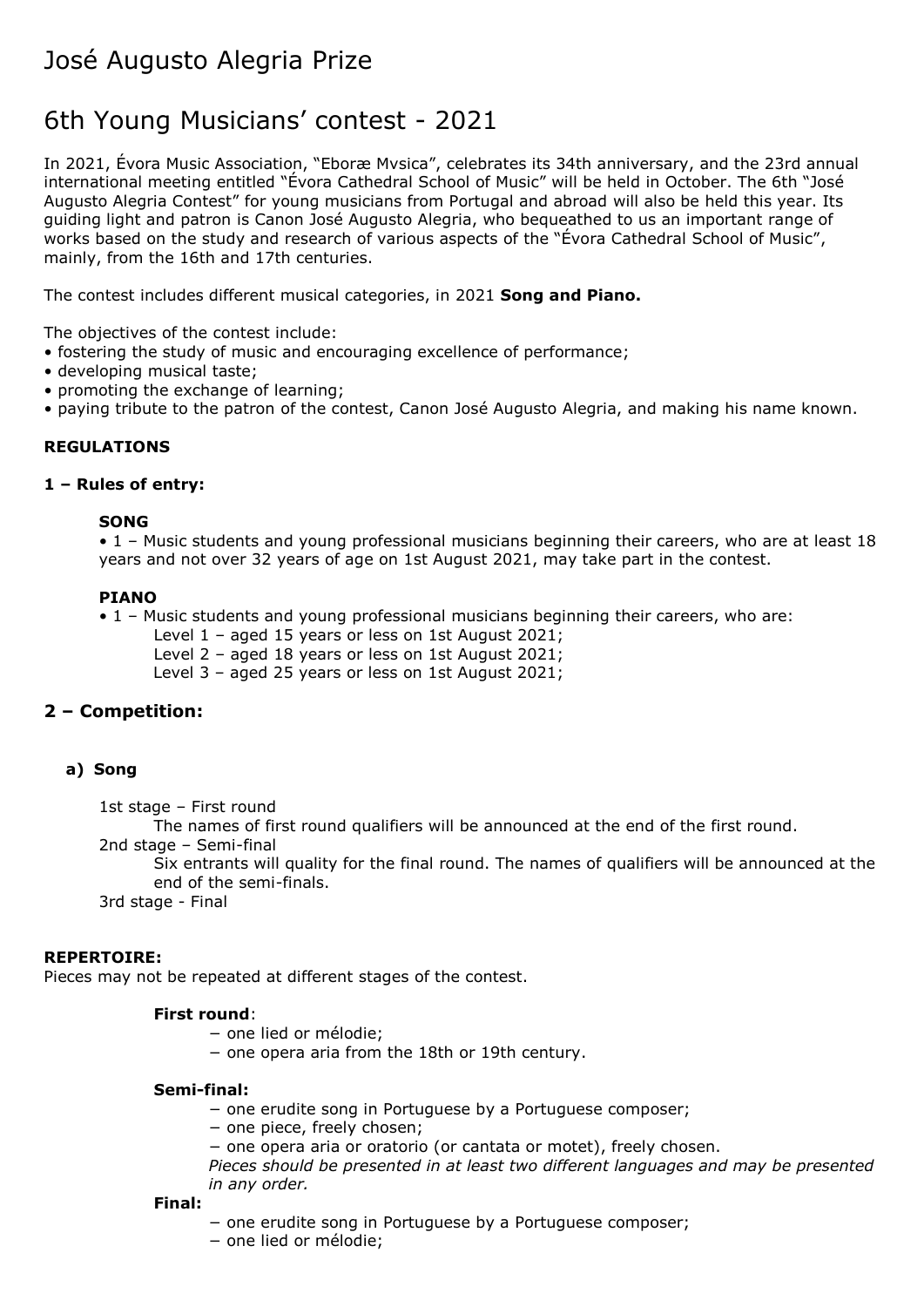− one opera aria, freely chosen. *Pieces should be presented in at least two different languages and may be presented in any order.*

# **b)Piano**

#### **Level 1:**

### **First Round**:

- One study (J.B. Cramer or other of similar difficulty);
- one piece, freely chosen;

*Winners' names will be announced at the end of the first round.*

#### **Final:**

- One polyphonic piece (J.S. Bach Invention for two voices or other of similar difficulty);
	- One piece by a Portuguese composer;

### **Level 2:**

#### **First round**:

- One study (M. Moszkowski op.72 or other of similar difficulty);
- •One piece freely chosen;

*Winners' names will be announced at the end of the first round.*

#### **Final**:

- One mouvement of a sonata, in form sonata (from the Classic Period);
- One piece by a Portuguese composer
- One piece freely chosen

#### **Level 3:**

#### **First round:**

- one study (F. Chopin opus 10 or other of similar difficulty);
- one polyphonic piece (J.S. Bach prelude and fugue or other of similar difficulty;
- one movement sonata, in shape sonata;

*Winners' names will be announced at the end of the first round.*

#### **Final:**

- One piece by a Portuguese composer;
- One piece from the second part of the XX century or XXI century;
- One piece freely chosen;

**3 –** Entrants must present themselves at the contest and rehearsals in the established order, to be decided by lottery. All entrants must attend the lottery, to be held at the Convento dos Remédios in Évora:

- on 10th September 2021 at 9am Song
- on 11<sup>th</sup> July 2021 at 8h30am Piano

# *Entrants who are unable to attend may be represented by an accredited representative.*

• 3.1. The order established by the lottery cannot be changed.

• 3.2. Entrants who do not present themselves at the contest in the established order will be eliminated from the contest.

**4 –** At each stage of the Song contest, each entrant should present their repertoire without interruption, in the chosen order, and pieces must be played from memory (except for the Oratorium or Cantata aria).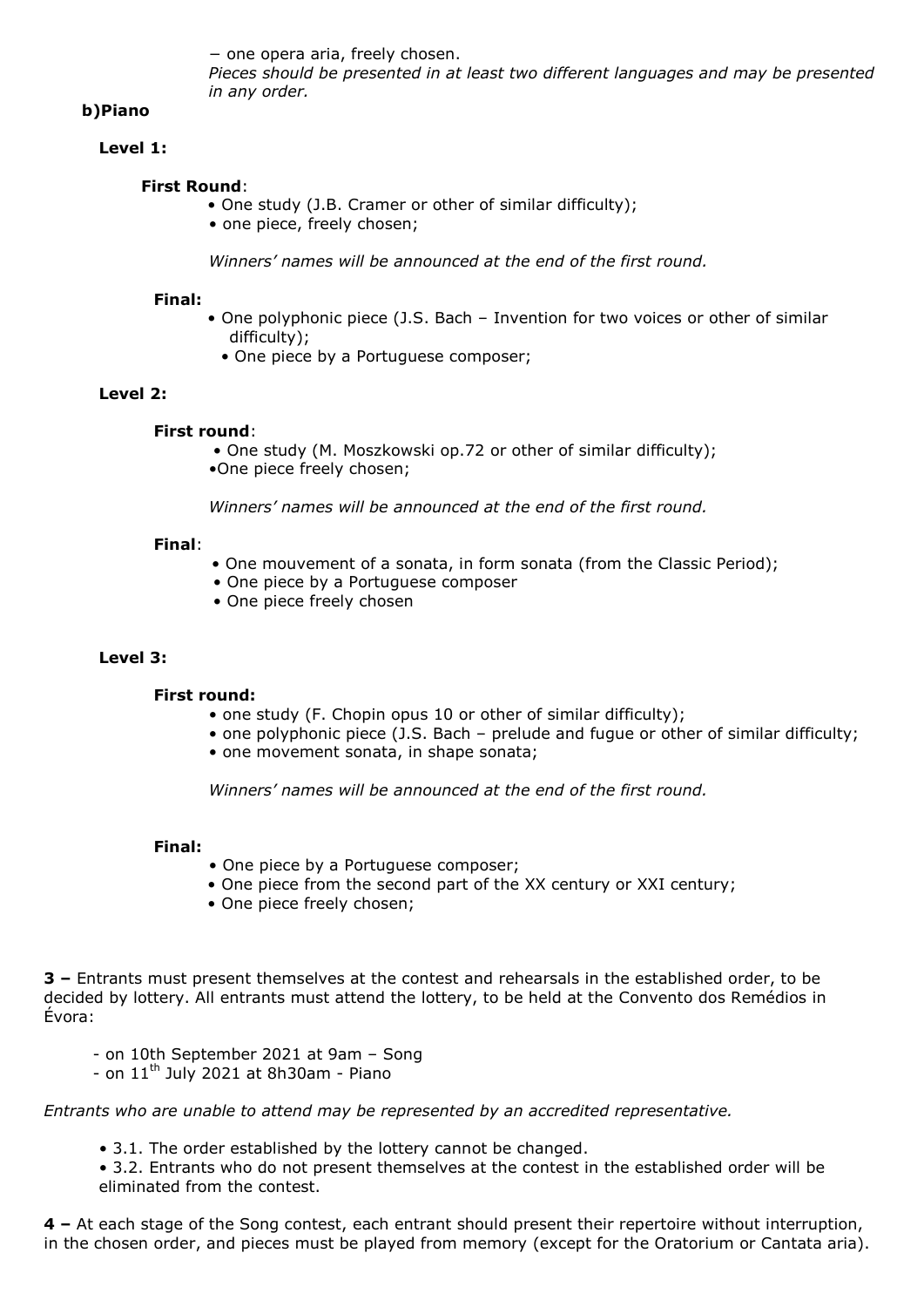**5 –** The Jury may deem it necessary to interrupt entrants' performances at any time or exempt entrants from performing one or more pieces.

**6 –** Entrants may be accompanied by a pianist supplied by the contest organisers, or alternatively, entrants may supply their own piano accompaniment, and they thereby accept liability for the cost of travel, board and accommodation for their accompanying pianist.

**7 –** The semi-final and final (Song) and final (Piano) are open to the general public and will take place at the venues detailed below.

**8 –** In the final, the jury reserves the right to withhold any prize if it considers that the required standard of performance has not been met.

**9 –** All entrants who are eliminated from the contest will receive a participation certificate.

**10 –** All prize-winners will receive a certificate.

**11 –** The decisions of the Jury are final, and there is no appeal.

**12 - Prize-winners' concert and award ceremony**: all prize-winners must perform at the prizewinners' concert (those who do not perform will forfeit their certificate and prize); the concert repertoire should include one or two pieces, freely chosen, from among those performed during the contest.

**13 –** Entry fees are not refundable for any reason.

**14 –** Entrants are liable for the cost of travel and accommodation.

**15 –** The contest organisers reserve the right to record, photograph and film performances and use recordings and images for the purposes of radio and television broadcast, newspaper articles, electronic platforms, social media and other purposes; entrants agree to forfeit all rights over such recordings and images.

**16 –** On signing the entry form, entrants agree to be bound by the contest regulation

#### **17 – Contest and prize-winners' concert calendar and venues:**

#### a) **SONG**

#### **First round**

Évora, Évora Region Conservatory - Eboræ Musica, Convento dos Remédios – September 10, 3:00pm

#### **Semi-final**

Évora, Évora Region Conservatory - Eboræ Musica, Convento dos Remédios – September 11, 3:30pm

**Fina**l

Évora, Évora Region Conservatory - Eboræ Musica, Convento dos Remédios – September 12, 4:30pm

#### **b) PIANO**

#### **First round**

Level 1

Évora, Évora Region Conservatory - Eboræ Musica, Convento dos Remédios – September 11,10:30am

Level 2

Évora, Évora Region Conservatory - Eboræ Musica, Convento dos Remédios – September 11, 2:30 pm

Level 3

Évora, Évora Region Conservatory - Eboræ Musica, Convento dos Remédios – September 11, 6:30pm

#### **Final**

Level 1 Évora, Évora Region Conservatory - Eboræ Musica, Convento dos Remédios – September 11, 8:30 pm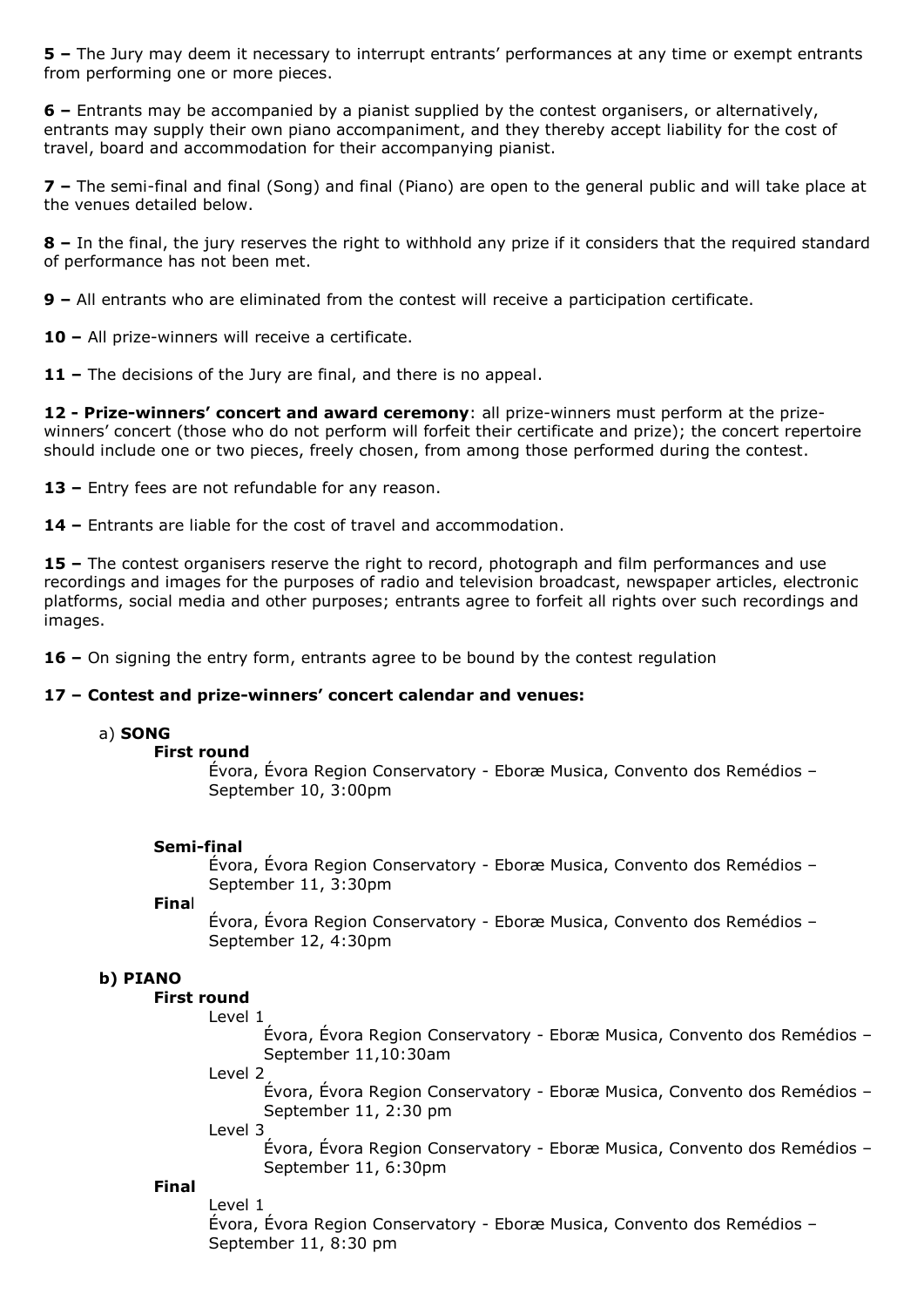Level 2 Évora, Évora Region Conservatory - Eboræ Musica, Convento dos Remédios – September 11, 9:30 pm Level III Évora, Évora Region Conservatory - Eboræ Musica, Convento dos Remédios – September 12, 11:30am

#### **c) Prize-winners' concert**

Évora, Garcia de Resende Municipal Theatre – September 12, 9pm

#### **18 - Entry**:

To enter the contest participants should send us your completed entry forms, accompanied by the documents detailed below, and the proof of the payment to the address indicated below, to be received **untill August 31:**

− completed entry form, on eboraemusica.pt (at the entrance for the lottery identification ocument must be shown (identity card or passport)

− Curriculum vitae;

− The repertoire for each stage of the contest (with name of composer and work);

− Two legible copies of scores for pieces included in the repertoire at each stage of the contest (Song and Piano);

− Two photos;

− Fee: 25 euro (payment by bank transfer to Caixa Geral de Depósitos bank account no. 029700036507230 IBAN PT50 0035 0297 00036507230 76 Address:

Eboræ Musica Apartado 2126 7001-901 Évora Portugal [eboraemusica@gmail.com](mailto:eboraemusica@gmail.com)

#### **19 - Prizes**:

#### **Song**

- 1st Prize – 1,000 euro, awarded by Évora City Council + one concert in the 23rd series of Concerts "Music and other forms of Art in the Cloister" , Évora, 2022;

- 2nd Prize – 750 euro + Teaching material ;

- 3rd Prize – 500 euro + Teaching material;

- **Prize for best performance of Portuguese Song** – 500 euro + Teaching material

#### **Piano**

Level 1

- 1st prize – 400 euro + Teaching material;

- 2nd prize - 200 euro + Teaching material;

- 3rd Prize - Honourable mention + Teaching material;

#### Level 2

- 1st prize 500 euro + Teaching material;
- 2nd prize 300 euro + Teaching material;
- 3rd Prize Honourable mention + Teaching material;